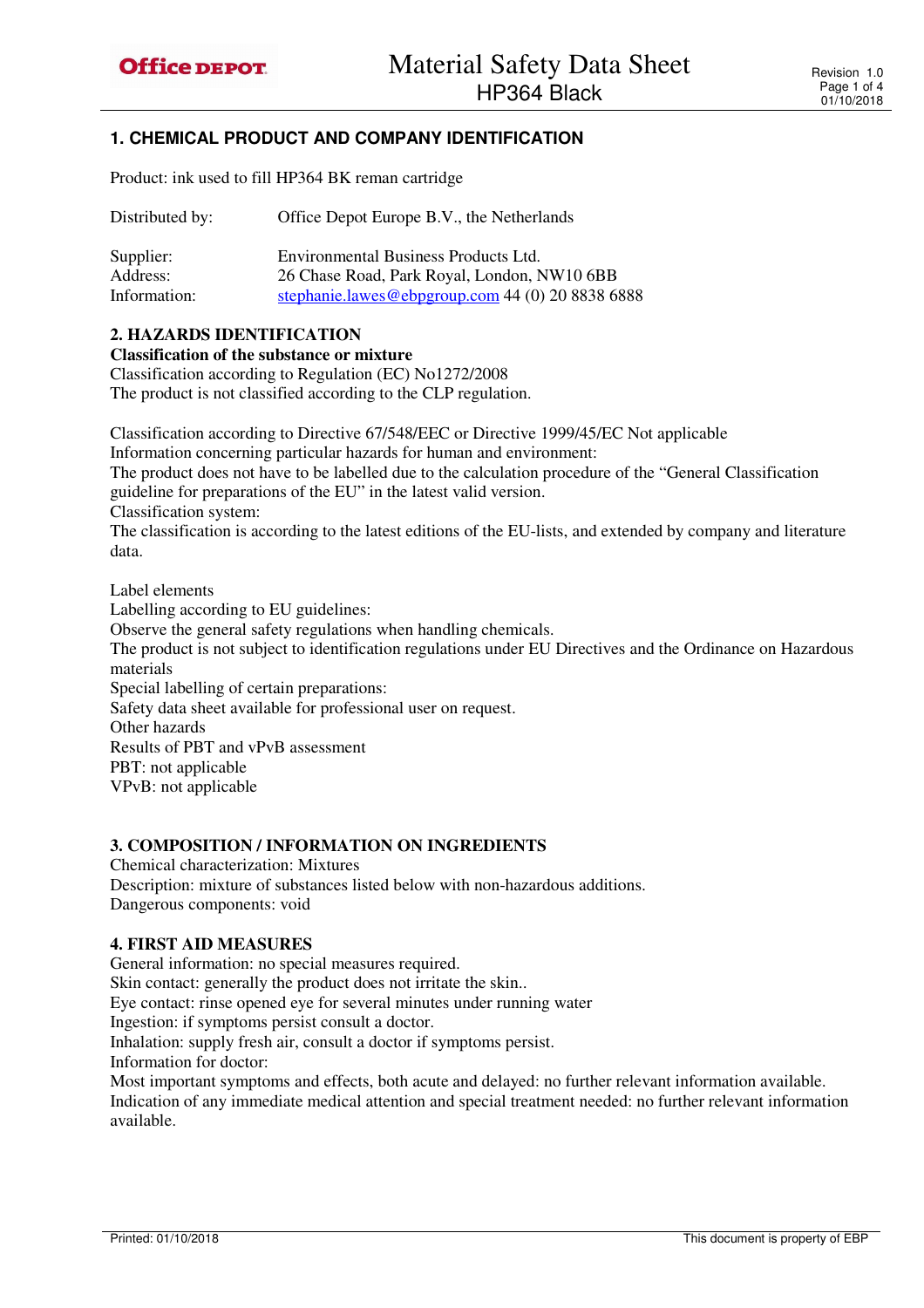### **5. FIRE FIGHTING MEASURES**

Extinguishing media: CO2, powder or water spray. Fight larger fires with water spray or alcohol resistant foam. Special hazards arising from the substance or mixture: no further relevant information available.

Advice for firefighters:

Protective equipment: no special measures required.

#### **6. ACCIDENTAL RELEASE MEASURES**

Personal precautions: not required.

Environmental precautions: Dilute with plenty of water. Do not allow to enter sewers/surface or ground water. Clean-up procedures: absorb with liquid-binding material (sand, diatomite, sawdust). Send for recovery or disposal in suitable containers. Dispose contaminated material as waste according to item 13. Avoid use of solvents. Clean spillage area thoroughly with plenty of water.

# **7. HANDLING AND STORAGE**

Precautions for safe handling: no special measures required Information about protection against explosions and fires: no special measures required. Conditions for safe storage, including any incompatibilities: no special requirements. Information about storage in one common storage facility: not required Further information about storage conditions: none. Specific end uses: no further relevant information available

# **8. EXPOSURE CONTROLS / PERSONAL PROTECTION**

Ingredients with limit values: The product does not contain any relevant quantities of materials with critical values that have to be monitored at the workplace.

Additional information: the lists valid during the making were used as basis.

Exposure controls:

General protective and hygiene measures:

The usual precautionary measures are to be adhered to when handling chemicals.

Respiratory protection: not required

# **9. PHYSICAL AND CHEMICAL PROPERTIES**

Information on basic physical and chemical properties General information Appearance: liquid Colour: black Odour: slight Solubility in water: Miscible Solubility: soluble in water pH value at 20ºC Melting point: undetermined Boiling point: undetermined Flash point Not applicable Self-igniting: product is not self-igniting Viscosity: 3mm²/S Density at 20 °C: 1.05 g/cm<sup>3</sup>

# **10. STABILITY AND REACTIVITY**

Reactivity: stable under normal conditions Chemical stability: stable under normal conditions Possibility of hazardous reactions: no dangerous reactions known. Conditions to avoid: No further relevant information available. Incompatible materials: no further relevant information available.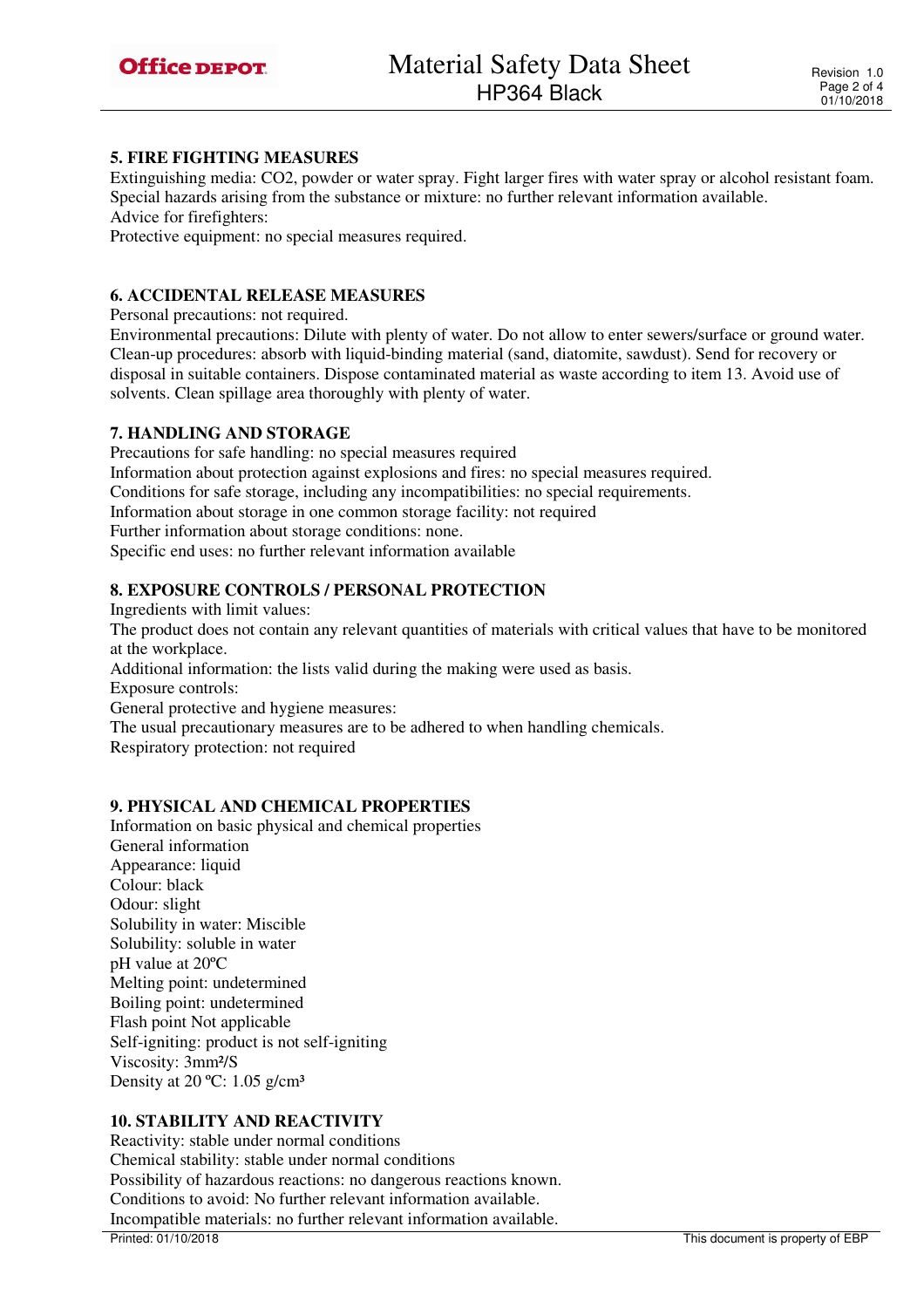# **11. TOXICOLOGICAL INFORMATION**

Information on toxicological effects Acute toxicity:

Primary irritant effect:

On the skin: no irritant effect

On the eye: no irritating effect

Sensitization: no sensitizing effects known.

Additional toxicological information:

The product is not subject to classification according to the calculation method of the General EU Classification Guidelines for Preparation as issued in the latest version.

When used and handled according to specifications, the product does not have any harmful effects to our knowledge and the information provided to us.

# **12. ECOLOGICAL INFORMATION**

Toxicity

Aquatic toxicity: no further relevant information available Persistence and degradability: no further relevant information available Behavior in environmental systems: Bio accumulative potential: no further relevant information available Mobility in soil: no further relevant information available Additional ecological information: General notes: water hazard class 1(German Regulation) (Self-assessment): slightly hazardous for water. Do not allow undiluted product or large quantities of it to reach ground water, water course or sewage system. Results of PBT and vPvB assessment PBT: not applicable vPvB: not applicable Other adverse effects: no further relevant information available.

# **13. DISPOSAL CONSIDERATIONS**

Waste treatment methods:

Recommendation: waste material must be disposed of in accordance with local and national regulations. Uncleaned packaging:

Recommendation: disposal must be made according to official regulations.

Recommended cleansing agents: water, if necessary together with cleaning agents.

#### **14. TRANSPORT INFORMATION**

UN- number: DOT, ADR, ADN, IMDG, IATA: None UN proper shipping name: DOT, ADR, ADN, IMDG, IATA: None Transport hazard class: DOT, ADR, ADN, IMDG, IATA: None Packing group: ADR, IMDG, IATA: None Environmental hazards Marine pollutant: No Special precautions for user: Not applicable Transport in bulk according to Annex II of MARPOL73/78 and the IBC Code: Not applicable Transport/Additional information: Not dangerous according to the above specifications UN "Model Regulation": -